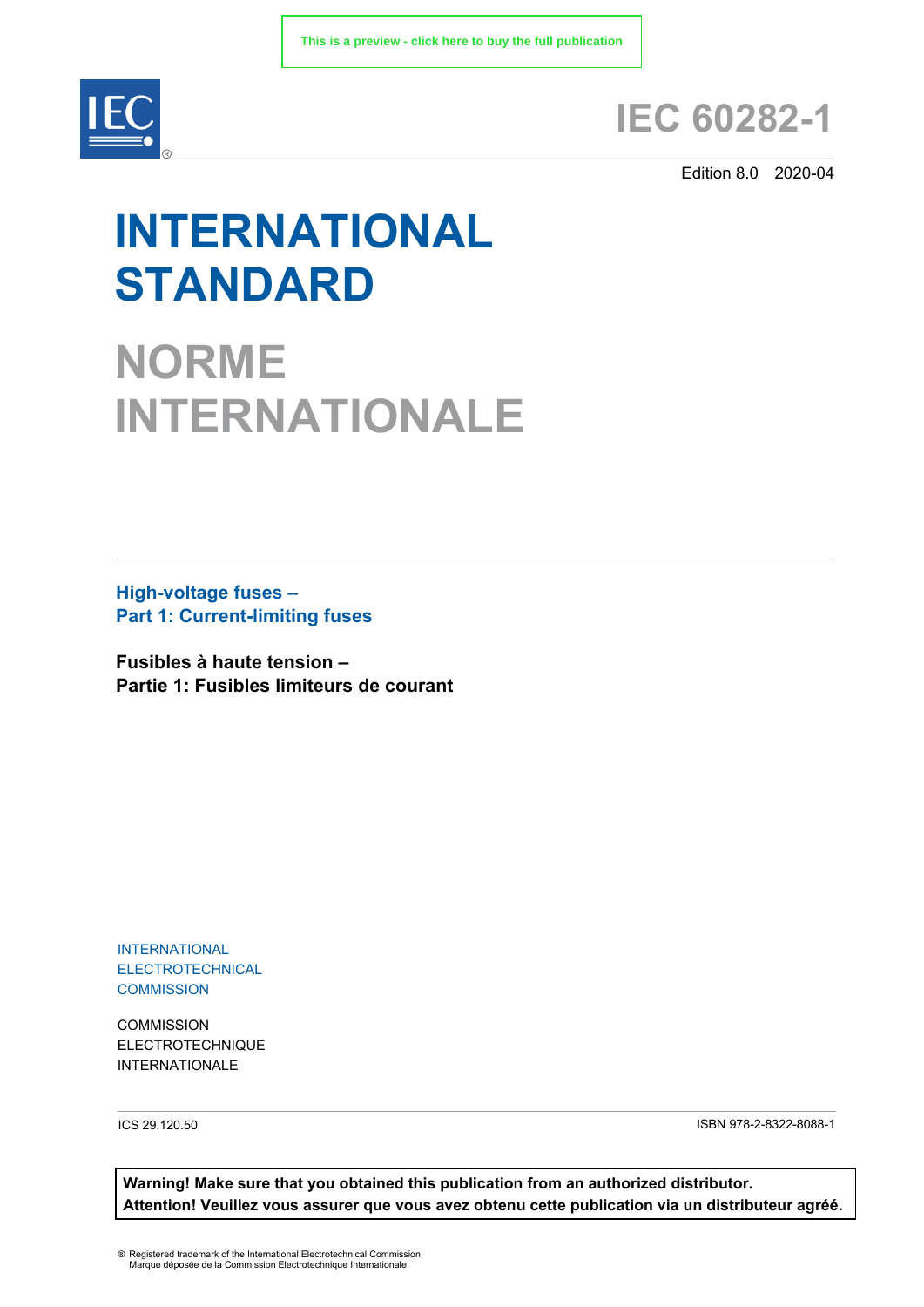$-2-$ 

IEC 60282-1:2020 © IEC 2020

# CONTENTS

| 1 |        |                                                                              |  |
|---|--------|------------------------------------------------------------------------------|--|
| 2 |        |                                                                              |  |
| 3 |        |                                                                              |  |
|   | 3.1    |                                                                              |  |
|   | 3.2    |                                                                              |  |
|   | 3.3    |                                                                              |  |
| 4 |        |                                                                              |  |
|   | 4.1    |                                                                              |  |
|   | 4.2    |                                                                              |  |
|   | 4.2.1  |                                                                              |  |
|   | 4.2.2  |                                                                              |  |
|   | 4.3    |                                                                              |  |
| 5 |        |                                                                              |  |
|   | 5.1    |                                                                              |  |
|   | 5.2    |                                                                              |  |
|   | 5.2.1  |                                                                              |  |
|   | 5.2.2  |                                                                              |  |
|   | 5.2.3  |                                                                              |  |
|   | 5.2.4  |                                                                              |  |
|   | 5.2.5  |                                                                              |  |
|   | 5.2.6  |                                                                              |  |
|   | 5.2.7  |                                                                              |  |
|   | 5.2.8  |                                                                              |  |
|   | 5.2.9  |                                                                              |  |
|   | 5.2.10 |                                                                              |  |
|   | 5.2.11 |                                                                              |  |
|   | 5.2.12 |                                                                              |  |
|   | 5.3    | Ratings and characteristics of particular fuse-link types and applications25 |  |
|   | 5.3.1  |                                                                              |  |
|   | 5.3.2  |                                                                              |  |
|   | 5.3.3  |                                                                              |  |
|   | 5.3.4  |                                                                              |  |
|   | 5.3.5  | Back-Up fuses intended for use in a switch-fuse combination according        |  |
|   | 5.3.6  |                                                                              |  |
|   | 5.3.7  |                                                                              |  |
| 6 |        |                                                                              |  |
|   | 6.1    |                                                                              |  |
|   | 6.1.1  |                                                                              |  |
|   | 6.1.2  |                                                                              |  |
|   | 6.1.3  |                                                                              |  |
|   | 6.2    |                                                                              |  |
|   | 6.3    |                                                                              |  |
| 7 |        |                                                                              |  |
|   | 7.1    |                                                                              |  |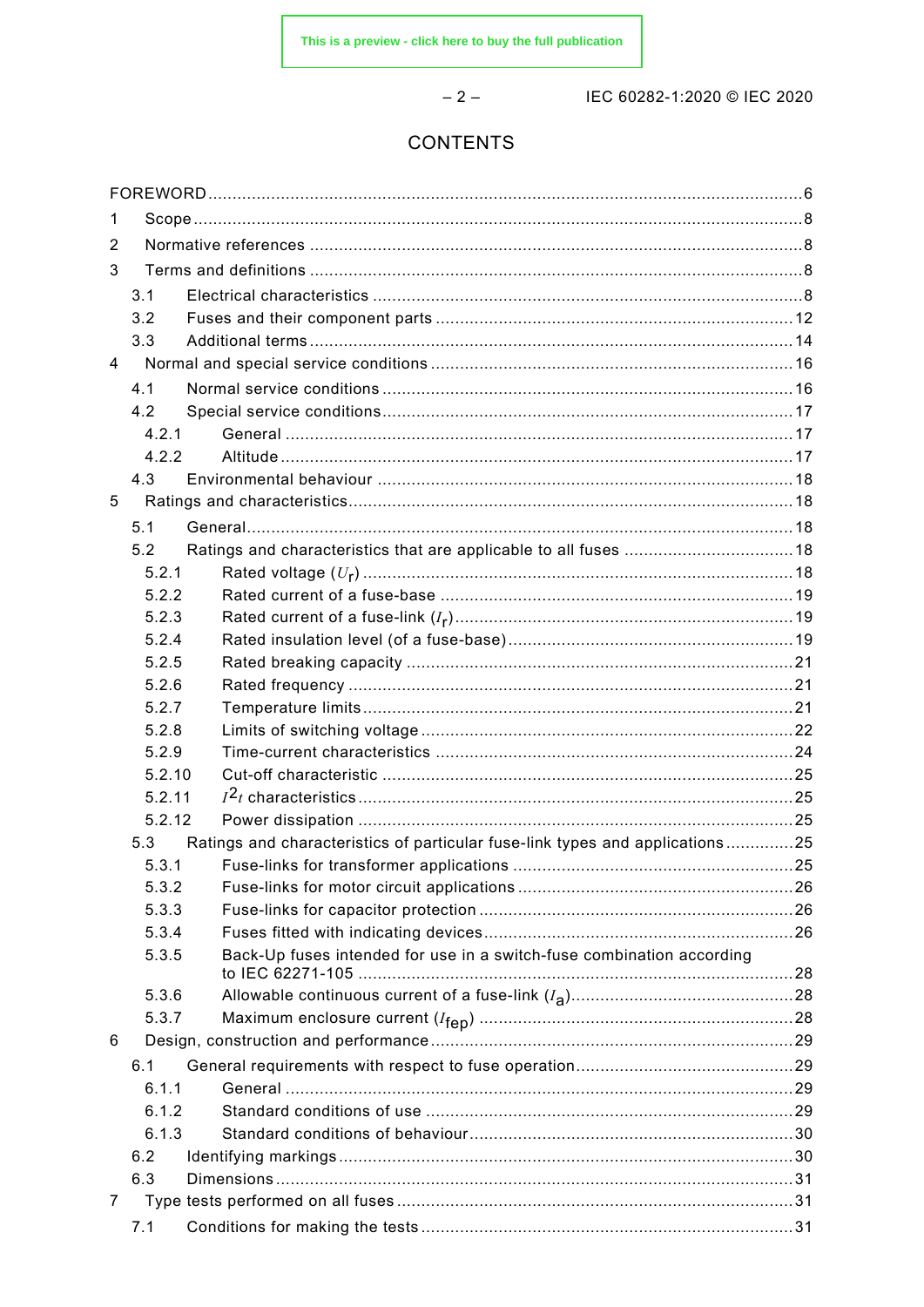IEC 60282-1:2020 © IEC 2020 – 3 –

|   | 7.2   |                                                                                                                                                                      |  |
|---|-------|----------------------------------------------------------------------------------------------------------------------------------------------------------------------|--|
|   | 7.3   |                                                                                                                                                                      |  |
|   | 7.3.1 |                                                                                                                                                                      |  |
|   | 7.3.2 |                                                                                                                                                                      |  |
|   | 7.3.3 |                                                                                                                                                                      |  |
|   | 7.3.4 |                                                                                                                                                                      |  |
|   | 7.4   |                                                                                                                                                                      |  |
|   | 7.4.1 |                                                                                                                                                                      |  |
|   | 7.4.2 | Application of test voltage for impulse and power-frequency test 33                                                                                                  |  |
|   | 7.4.3 |                                                                                                                                                                      |  |
|   | 7.4.4 |                                                                                                                                                                      |  |
|   | 7.4.5 |                                                                                                                                                                      |  |
|   | 7.4.6 |                                                                                                                                                                      |  |
|   | 7.5   | Temperature-rise tests and power-dissipation measurement34                                                                                                           |  |
|   | 7.5.1 |                                                                                                                                                                      |  |
|   | 7.5.2 |                                                                                                                                                                      |  |
|   | 7.5.3 |                                                                                                                                                                      |  |
|   | 7.6   |                                                                                                                                                                      |  |
|   | 7.6.1 |                                                                                                                                                                      |  |
|   | 7.6.2 |                                                                                                                                                                      |  |
|   | 7.6.3 |                                                                                                                                                                      |  |
|   | 7.6.4 |                                                                                                                                                                      |  |
|   | 7.6.5 | Acceptance of a homogeneous series of Back-Up fuse-links by                                                                                                          |  |
|   | 7.6.6 | Acceptance of a homogeneous series of fuse-links of different lengths53                                                                                              |  |
|   | 7.7   |                                                                                                                                                                      |  |
|   | 7.7.1 |                                                                                                                                                                      |  |
|   | 7.7.2 |                                                                                                                                                                      |  |
|   | 7.8   |                                                                                                                                                                      |  |
| 8 |       |                                                                                                                                                                      |  |
|   |       |                                                                                                                                                                      |  |
|   | 8.2   |                                                                                                                                                                      |  |
|   | 8.3   |                                                                                                                                                                      |  |
|   | 8.3.1 |                                                                                                                                                                      |  |
|   | 8.3.2 |                                                                                                                                                                      |  |
|   | 8.3.3 | Tests for Back-Up fuses for use in switch-fuse combination of                                                                                                        |  |
|   | 8.3.4 |                                                                                                                                                                      |  |
|   | 8.4   |                                                                                                                                                                      |  |
|   | 8.4.1 |                                                                                                                                                                      |  |
|   | 8.4.2 |                                                                                                                                                                      |  |
| 9 |       |                                                                                                                                                                      |  |
|   |       | Annex A (normative) Method of drawing the envelope of the prospective and transient<br>recovery voltage of a circuit and determining the representative parameters66 |  |
|   | A.1   |                                                                                                                                                                      |  |
|   | A.2   |                                                                                                                                                                      |  |
|   | A.3   |                                                                                                                                                                      |  |
|   |       | Annex B (informative) Reasons which led to the choice of TRV values for Test Duties                                                                                  |  |
|   |       |                                                                                                                                                                      |  |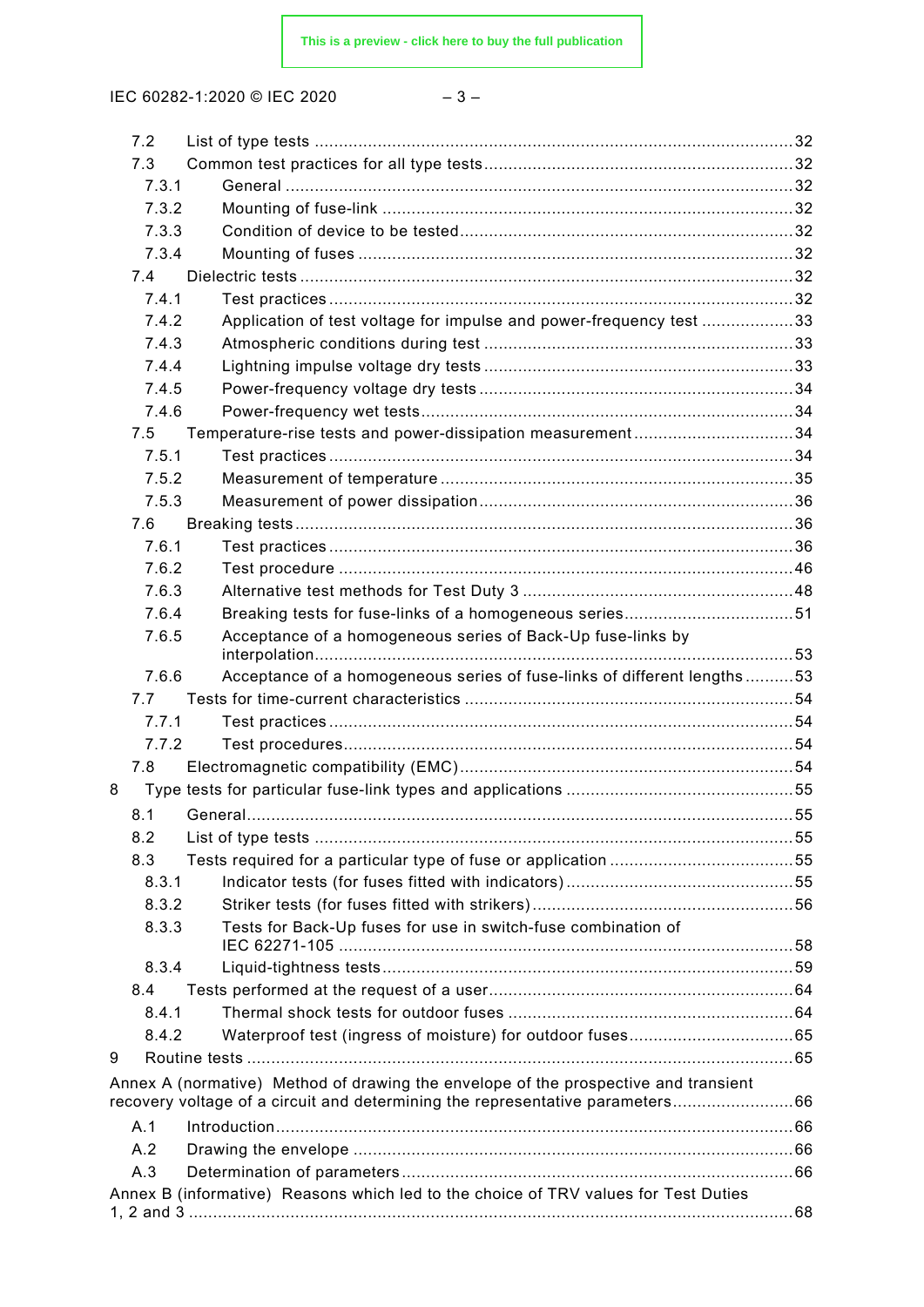# – 4 – IEC 60282-1:2020 © IEC 2020

| Annex C (informative) Preferred arrangements for temperature-rise tests of liquid-       |  |
|------------------------------------------------------------------------------------------|--|
| Annex D (informative) Types and dimensions of current-limiting fuse-links specified in   |  |
| Annex E (normative) Requirements for certain types of fuse-links intended for use at     |  |
| E.1                                                                                      |  |
| E.1.1                                                                                    |  |
| E.1.2                                                                                    |  |
| E.1.3                                                                                    |  |
| E.1.4                                                                                    |  |
| E.2                                                                                      |  |
| E.3                                                                                      |  |
| E.4                                                                                      |  |
| E.5                                                                                      |  |
| E.5.1<br>E.5.2                                                                           |  |
| E.5.3                                                                                    |  |
| E.6                                                                                      |  |
|                                                                                          |  |
| F.1                                                                                      |  |
| F.2                                                                                      |  |
|                                                                                          |  |
|                                                                                          |  |
|                                                                                          |  |
| Figure 2 - Permissible switching voltages for fuse-links of small current ratings        |  |
|                                                                                          |  |
|                                                                                          |  |
| Figure 4 - Representation of a specified TRV by a two-parameter reference line and a     |  |
| Figure 5 – Example of a two-parameter reference line for a TRV complying with the        |  |
|                                                                                          |  |
|                                                                                          |  |
| Figure 7 - Breaking tests - Typical circuit diagram for Test Duties 1 and 246            |  |
|                                                                                          |  |
| Figure 9 - Breaking tests - Interpretation of oscillograms for Test Duty 1 49            |  |
| Figure 10 - Breaking tests - Interpretation of oscillograms for Test Duty 2 (calibration |  |
| Figure 11 - Breaking tests - Interpretation of oscillograms for Test Duty 3 50           |  |
|                                                                                          |  |
|                                                                                          |  |
| Figure 14 - Test sequence for series a) test for transformer type applications 63        |  |
|                                                                                          |  |
| Figure 15 - Test sequence for series b) test for transformer type applications 64        |  |
| Figure A.1 - Example of a two-parameter reference line for a TRV whose initial portion   |  |
| Figure A.2 - Example of a two-parameter reference line for an exponential TRV 67         |  |
|                                                                                          |  |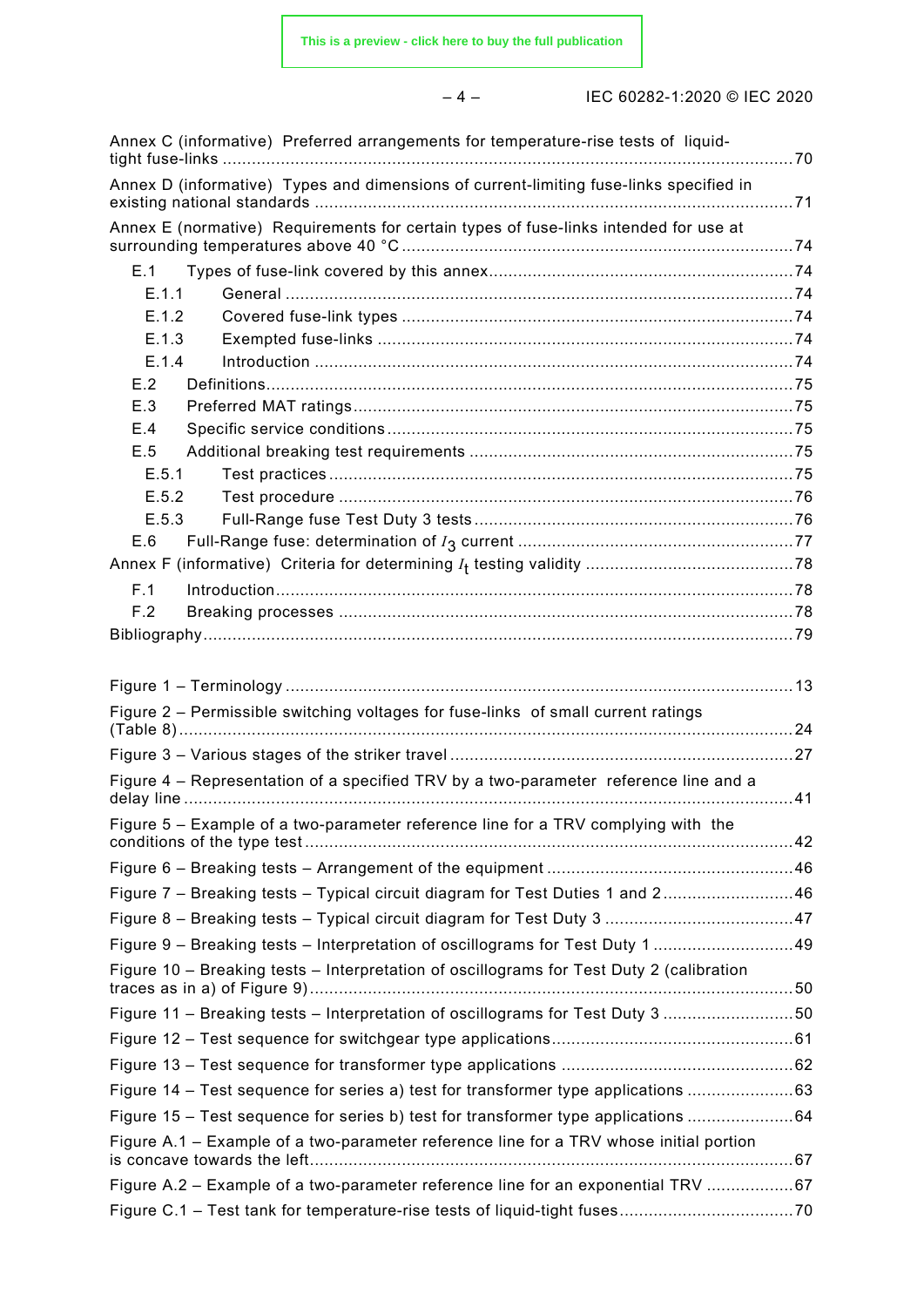IEC 60282-1:2020 © IEC 2020 – 5 –

| Table 6 - Limits of temperature and temperature rise for components and materials22 |  |
|-------------------------------------------------------------------------------------|--|
|                                                                                     |  |
| Table 8 - Maximum permissible switching voltages for certain fuse-links of small    |  |
|                                                                                     |  |
| Table 10 - Electrical connection to the test circuit - Conductor sizes35            |  |
|                                                                                     |  |
| Table 12 - Standard values of rated TRV for $I_1$ - Series I rated voltages43       |  |
| Table 13 - Standard values of rated TRV for $I_1$ - Series II rated voltages43      |  |
|                                                                                     |  |
|                                                                                     |  |
| Table 16 - Breaking test requirements for fuse-links of a homogeneous series52      |  |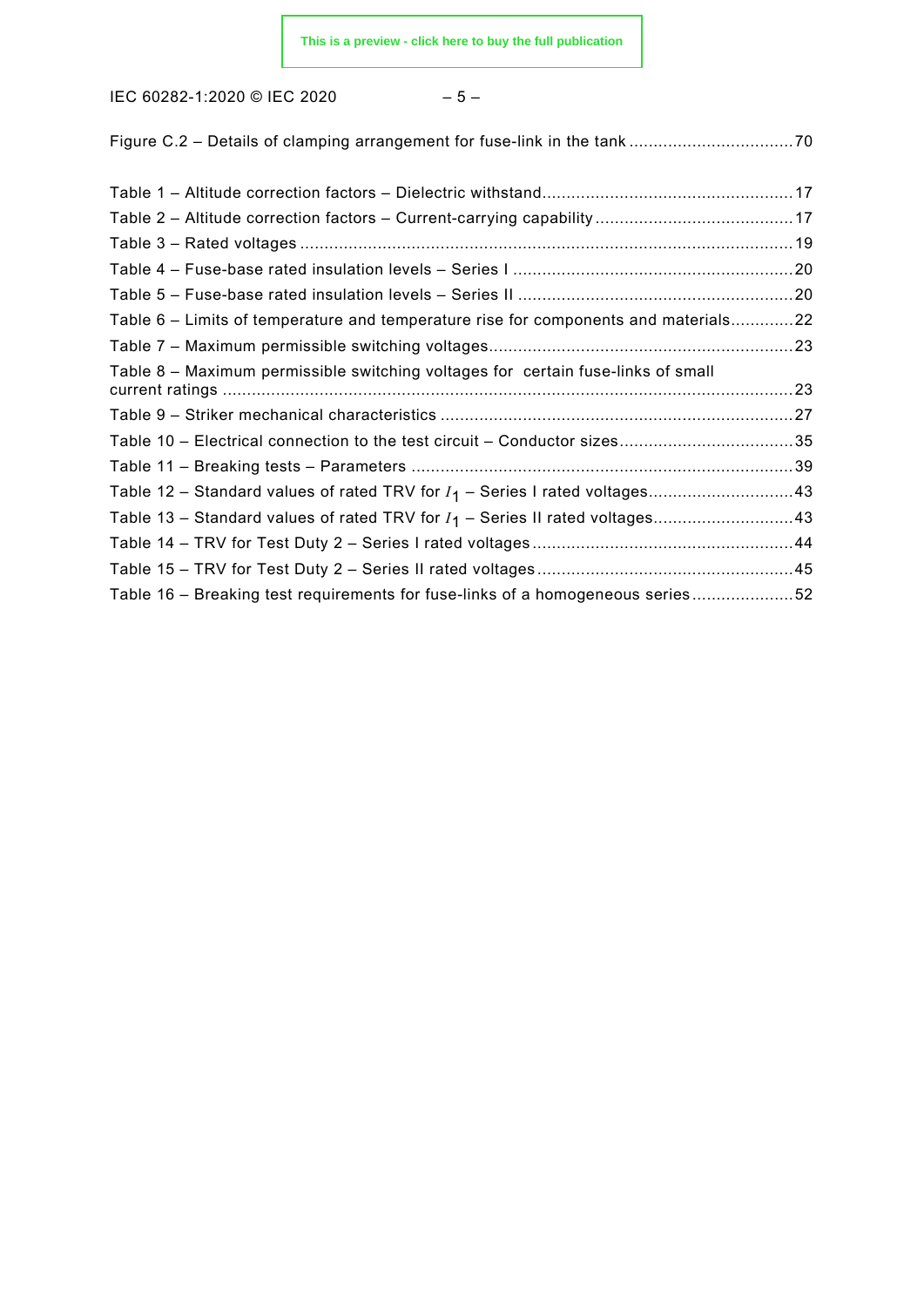**[This is a preview - click here to buy the full publication](https://webstore.iec.ch/publication/59817&preview)**

– 6 – IEC 60282-1:2020 © IEC 2020

#### INTERNATIONAL ELECTROTECHNICAL COMMISSION

\_\_\_\_\_\_\_\_\_\_\_\_

#### **HIGH-VOLTAGE FUSES –**

#### **Part 1: Current-limiting fuses**

#### FOREWORD

- <span id="page-5-0"></span>1) The International Electrotechnical Commission (IEC) is a worldwide organization for standardization comprising all national electrotechnical committees (IEC National Committees). The object of IEC is to promote international co-operation on all questions concerning standardization in the electrical and electronic fields. To this end and in addition to other activities, IEC publishes International Standards, Technical Specifications, Technical Reports, Publicly Available Specifications (PAS) and Guides (hereafter referred to as "IEC Publication(s)"). Their preparation is entrusted to technical committees; any IEC National Committee interested in the subject dealt with may participate in this preparatory work. International, governmental and nongovernmental organizations liaising with the IEC also participate in this preparation. IEC collaborates closely with the International Organization for Standardization (ISO) in accordance with conditions determined by agreement between the two organizations.
- 2) The formal decisions or agreements of IEC on technical matters express, as nearly as possible, an international consensus of opinion on the relevant subjects since each technical committee has representation from all interested IEC National Committees.
- 3) IEC Publications have the form of recommendations for international use and are accepted by IEC National Committees in that sense. While all reasonable efforts are made to ensure that the technical content of IEC Publications is accurate, IEC cannot be held responsible for the way in which they are used or for any misinterpretation by any end user.
- 4) In order to promote international uniformity, IEC National Committees undertake to apply IEC Publications transparently to the maximum extent possible in their national and regional publications. Any divergence between any IEC Publication and the corresponding national or regional publication shall be clearly indicated in the latter.
- 5) IEC itself does not provide any attestation of conformity. Independent certification bodies provide conformity assessment services and, in some areas, access to IEC marks of conformity. IEC is not responsible for any services carried out by independent certification bodies.
- 6) All users should ensure that they have the latest edition of this publication.
- 7) No liability shall attach to IEC or its directors, employees, servants or agents including individual experts and members of its technical committees and IEC National Committees for any personal injury, property damage or other damage of any nature whatsoever, whether direct or indirect, or for costs (including legal fees) and expenses arising out of the publication, use of, or reliance upon, this IEC Publication or any other IEC Publications.
- 8) Attention is drawn to the Normative references cited in this publication. Use of the referenced publications is indispensable for the correct application of this publication.
- 9) Attention is drawn to the possibility that some of the elements of this IEC Publication may be the subject of patent rights. IEC shall not be held responsible for identifying any or all such patent rights.

International Standard IEC 60282-1 has been prepared by subcommittee 32A: High-voltage fuses, of IEC technical committee 32: Fuses.

This eighth edition cancels and replaces the seventh edition published in 2009.

This edition includes the following significant technical changes with respect to the previous edition:

- additional information concerning thermally operated strikers;
- the division of ratings, characteristics and type tests into those applicable to all fuses and those applicable to particular fuse-link types and applications;
- adjustment of Series II voltages and tests to meet present North American standard system voltages and applications;
- clarification of requirements for fuse-links used in surrounding temperatures above 40 °C; and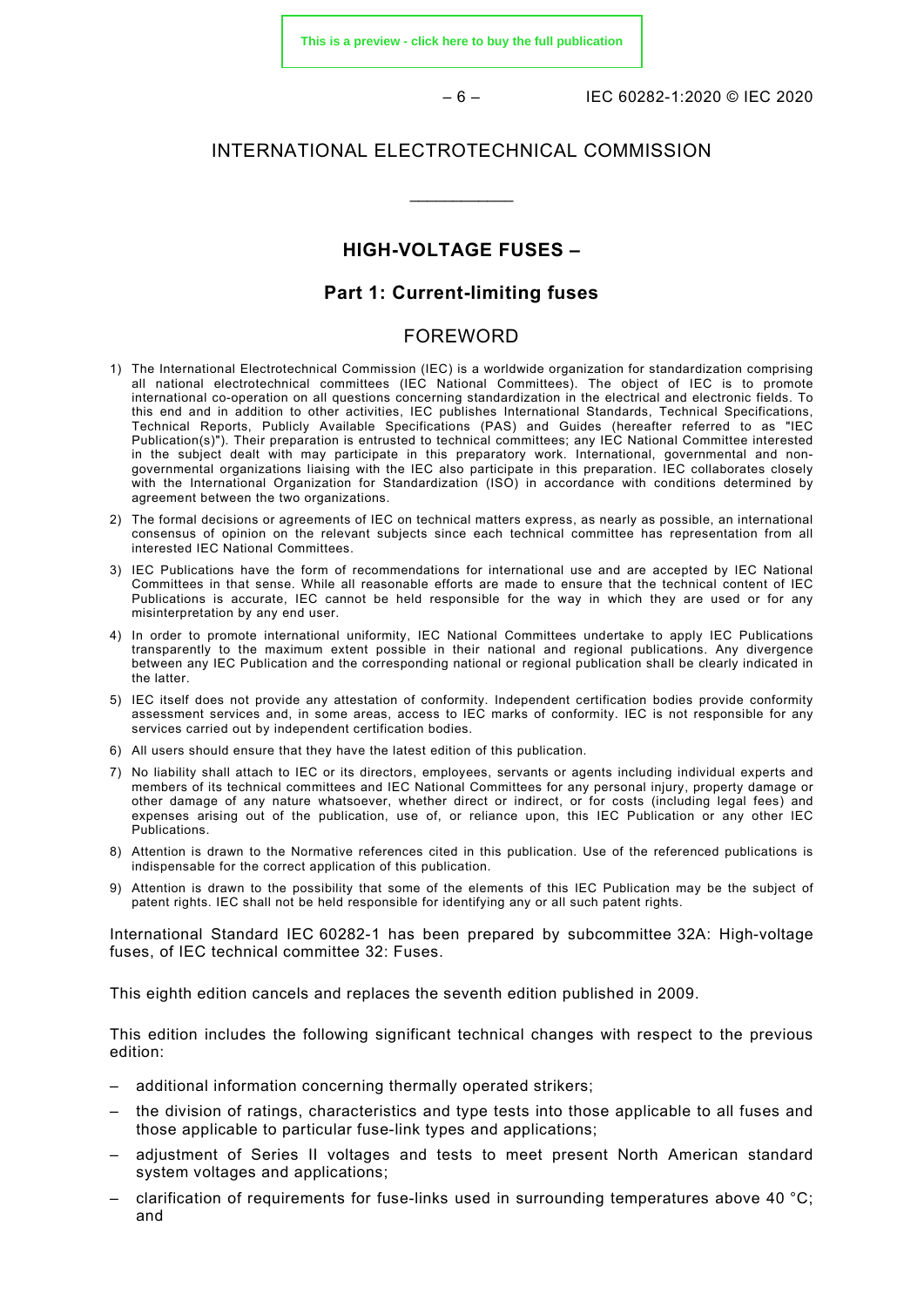IEC 60282-1:2020 © IEC 2020 – 7 –

– clarification of homogeneous requirements for fuse-links containing one element.

The text of this International Standard is based on the following documents:

| <b>FDIS</b>  | Report on voting |
|--------------|------------------|
| 32A/347/FDIS | 32A/349/RVD      |

Full information on the voting for the approval of this International Standard can be found in the report on voting indicated in the above table.

This document has been drafted in accordance with the ISO/IEC Directives, Part 2.

A list of all parts in the IEC 60282 series, published under the general title *High-voltage fuses*, can be found on the IEC website.

The committee has decided that the contents of this document will remain unchanged until the stability date indicated on the IEC website under "http://webstore.iec.ch" in the data related to the specific document. At this date, the document will be

- reconfirmed,
- withdrawn,
- replaced by a revised edition, or
- amended.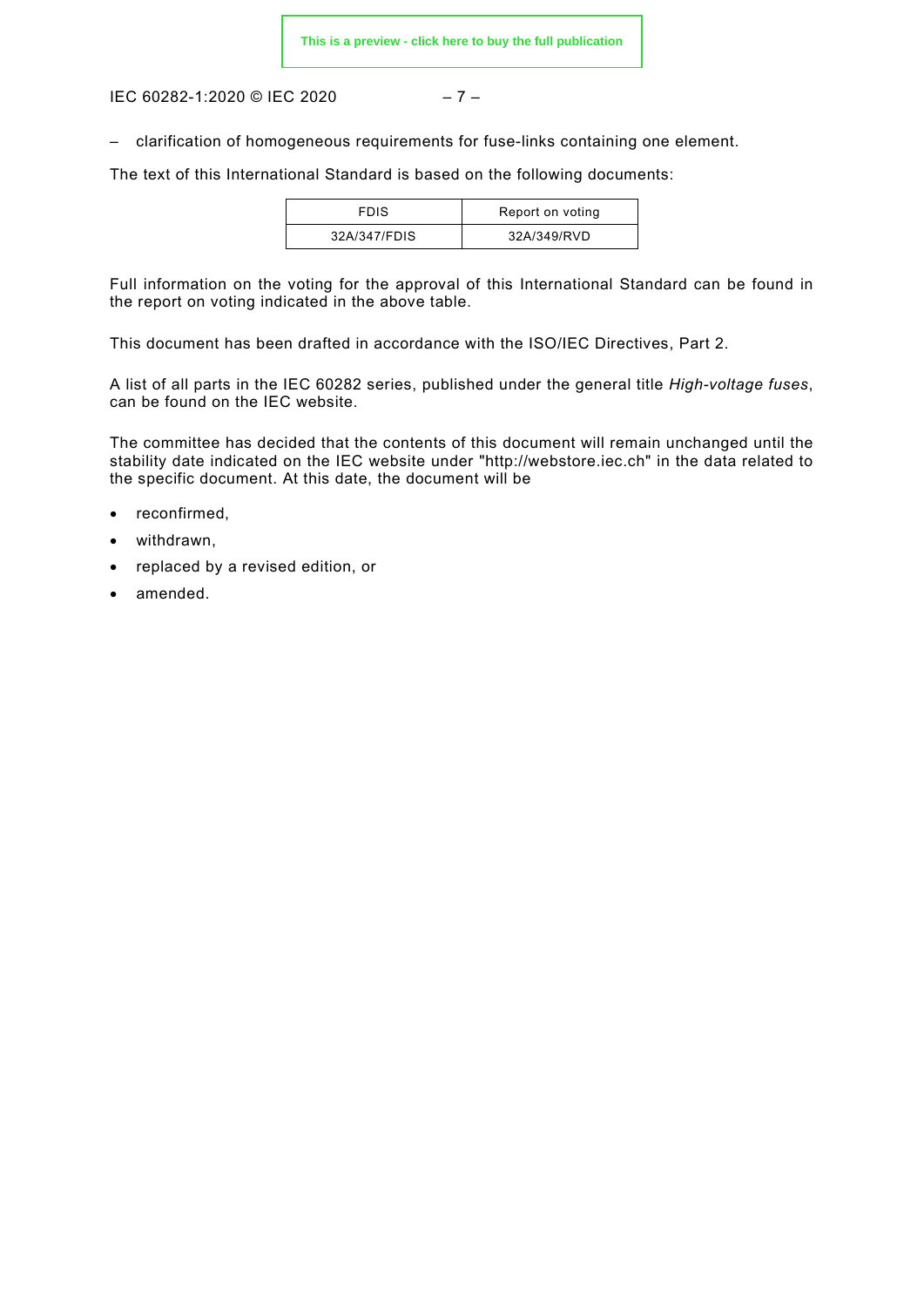– 8 – IEC 60282-1:2020 © IEC 2020

## **HIGH-VOLTAGE FUSES –**

#### **Part 1: Current-limiting fuses**

#### <span id="page-7-0"></span>**1 Scope**

This part of IEC 60282 applies to all types of high-voltage current-limiting fuses designed for use outdoors or indoors on alternating current systems of 50 Hz and 60 Hz and of rated voltages exceeding 1 000 V.

#### <span id="page-7-1"></span>**2 Normative references**

The following documents are referred to in the text in such a way that some or all of their content constitutes requirements of this document. For dated references, only the edition cited applies. For undated references, the latest edition of the referenced document (including any amendments) applies.

IEC 60060-1:2010, *High-voltage test techniques – Part 1: General definitions and test requirements*

IEC 60071-1*, Insulation coordination – Part 1: Definitions, principles and rules* 

IEC 60549, *High-voltage fuses for the external protection of shunt capacitors*

IEC 60644, *Specification for high-voltage fuse-links for motor circuit applications*

<span id="page-7-3"></span><span id="page-7-2"></span>IEC 62271-105, *High-voltage switchgear and controlgear – Part 105: Alternating current switch-fuse combinations for rated voltages above 1 kV up to and including 52 kV*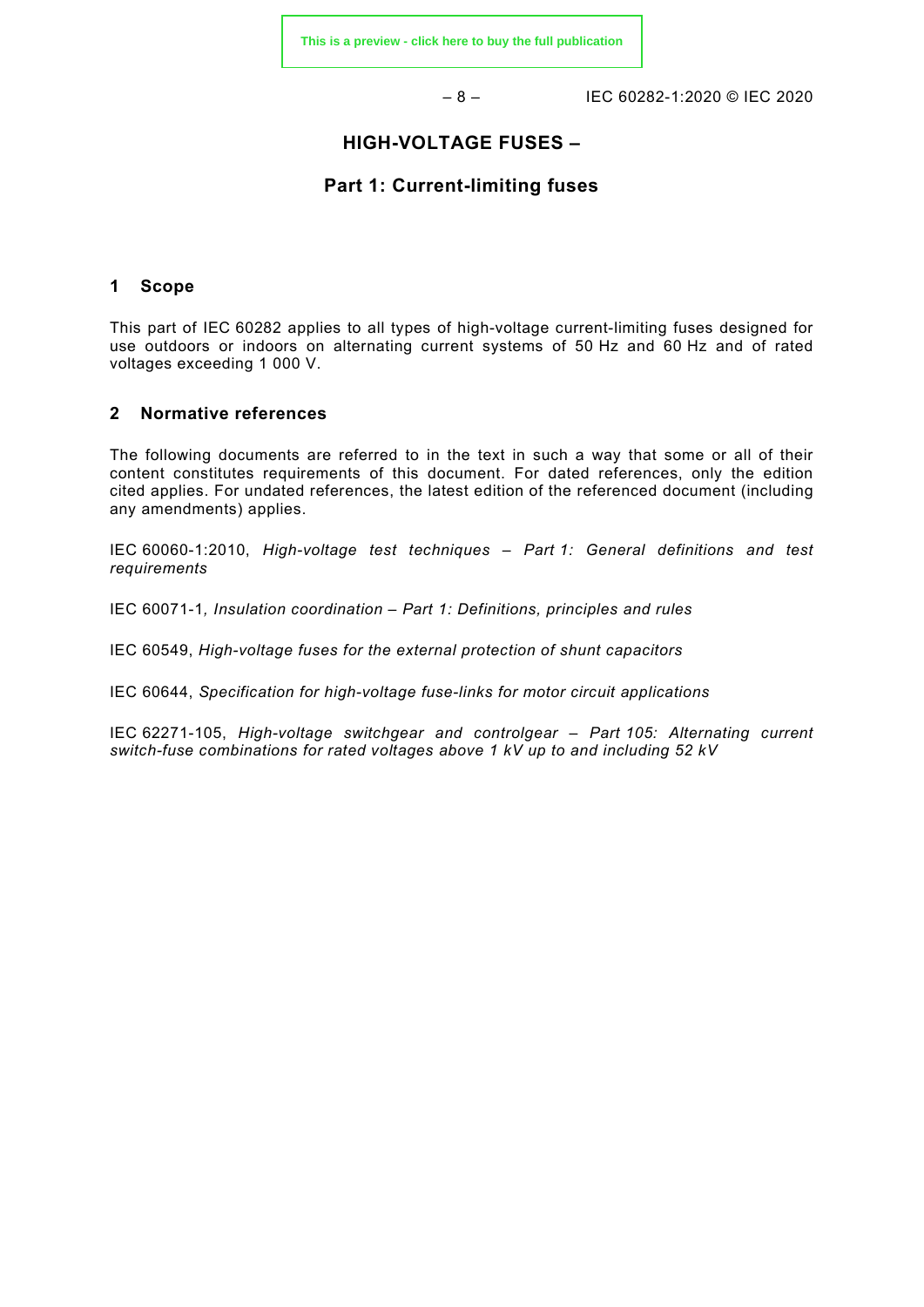– 80 – IEC 60282-1:2020 © IEC 2020

# SOMMAIRE

| 1 |              |                                                                              |      |
|---|--------------|------------------------------------------------------------------------------|------|
| 2 |              |                                                                              |      |
| 3 |              |                                                                              |      |
|   | 3.1          |                                                                              |      |
|   | 3.2          |                                                                              |      |
|   | 3.3          |                                                                              |      |
| 4 |              |                                                                              |      |
|   | 4.1          |                                                                              |      |
|   | 4.2          |                                                                              |      |
|   | 4.2.1        |                                                                              |      |
|   | 4.2.2        |                                                                              |      |
|   | 4.3          |                                                                              |      |
| 5 |              |                                                                              |      |
|   | 5.1          |                                                                              |      |
|   | 5.2          | Valeurs assignées et caractéristiques qui s'appliquent à tous les fusibles97 |      |
|   | 5.2.1        |                                                                              |      |
|   | 5.2.2        |                                                                              |      |
|   | 5.2.3        |                                                                              |      |
|   | 5.2.4        |                                                                              |      |
|   | 5.2.5        |                                                                              |      |
|   | 5.2.6        |                                                                              |      |
|   | 5.2.7        |                                                                              |      |
|   | 5.2.8        |                                                                              |      |
|   | 5.2.9        |                                                                              |      |
|   | 5.2.10       |                                                                              |      |
|   | 5.2.11       |                                                                              |      |
|   | 5.2.12       |                                                                              |      |
|   | 5.3          | Valeurs assignées et caractéristiques de types d'éléments de remplacement    | .105 |
|   | 5.3.1        | Eléments de remplacement pour applications de transformateur105              |      |
|   | 5.3.2        | Eléments de remplacement pour application dans des circuits                  |      |
|   | 5.3.3        | Eléments de remplacement pour la protection des condensateurs  105           |      |
|   | 5.3.4        |                                                                              |      |
|   | 5.3.5        | Exigences spéciales pour les fusibles associés destinés à être utilisés      |      |
|   |              | dans les combinés interrupteurs-fusibles selon l'IEC 62271-105  107          |      |
|   | 5.3.6        | Courant permanent admissible d'un élément de remplacement $(Ia)$ 107         |      |
|   | 5.3.7        |                                                                              |      |
| 6 |              |                                                                              |      |
|   | 6.1          | Exigences générales concernant le fonctionnement des fusibles 108            |      |
|   | 6.1.1        |                                                                              |      |
|   | 6.1.2        |                                                                              |      |
|   | 6.1.3<br>6.2 |                                                                              |      |
|   |              |                                                                              |      |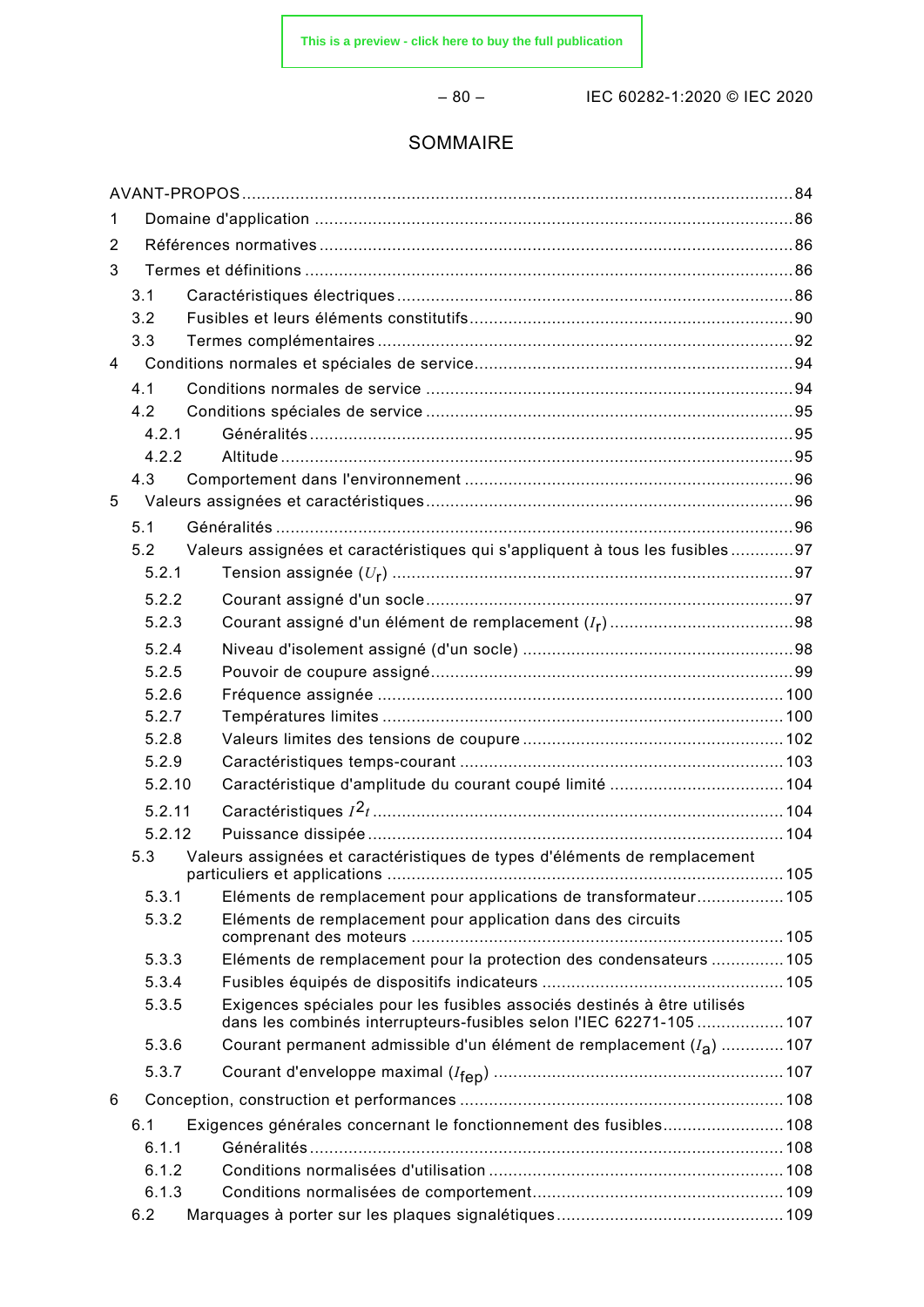IEC 60282-1:2020 © IEC 2020 – 81 –

|                | 6.3   |                                                                                 |  |
|----------------|-------|---------------------------------------------------------------------------------|--|
| $\overline{7}$ |       |                                                                                 |  |
|                | 7.1   |                                                                                 |  |
|                | 7.2   |                                                                                 |  |
|                | 7.3   |                                                                                 |  |
|                | 7.3.1 |                                                                                 |  |
|                | 7.3.2 |                                                                                 |  |
|                | 7.3.3 |                                                                                 |  |
|                | 7.3.4 |                                                                                 |  |
|                | 7.4   |                                                                                 |  |
|                |       |                                                                                 |  |
|                | 7.4.1 |                                                                                 |  |
|                | 7.4.2 | Points d'application de la tension d'essai pour les essais aux ondes de         |  |
|                |       |                                                                                 |  |
|                | 7.4.3 |                                                                                 |  |
|                | 744   |                                                                                 |  |
|                | 7.4.5 | Essais de tension de tenue à sec à fréquence industrielle 113                   |  |
|                | 7.4.6 | Essais de tension de tenue sous pluie à fréquence industrielle  114             |  |
|                | 7.5   | Essais d'échauffement et mesure de la puissance dissipée114                     |  |
|                | 7.5.1 |                                                                                 |  |
|                | 7.5.2 |                                                                                 |  |
|                | 7.5.3 |                                                                                 |  |
|                | 7.6   |                                                                                 |  |
|                | 7.6.1 |                                                                                 |  |
|                | 7.6.2 |                                                                                 |  |
|                | 7.6.3 |                                                                                 |  |
|                |       | Méthodes d'essai en variante pour la suite d'essais 3 128                       |  |
|                | 7.6.4 | Essais de coupure pour les éléments de remplacement d'une série                 |  |
|                | 7.6.5 | Qualification par interpolation d'une série homogène d'éléments de              |  |
|                | 7.6.6 | Acceptation d'une série homogène d'éléments de remplacement de                  |  |
|                | 7.7   | Essais de vérification de la caractéristique temps-courant  134                 |  |
|                | 7.7.1 |                                                                                 |  |
|                | 7.7.2 |                                                                                 |  |
|                | 7.8   |                                                                                 |  |
|                |       |                                                                                 |  |
| 8              |       | Essais de type types d'éléments de remplacement particuliers et applications136 |  |
|                | 8.1   |                                                                                 |  |
|                | 8.2   |                                                                                 |  |
|                | 8.3   | Essais exigés pour un type de fusible particulier ou une application            |  |
|                | 8.3.1 | Essais d'indicateurs (pour les fusibles équipés d'indicateurs)  137             |  |
|                | 8.3.2 | Essais de percuteurs (pour les fusibles équipés de percuteurs)137               |  |
|                | 8.3.3 | Essais pour les fusibles associés destinés aux combinés interrupteurs-          |  |
|                | 8.3.4 |                                                                                 |  |
|                |       |                                                                                 |  |
|                | 8.4   |                                                                                 |  |
|                | 8.4.1 | Essais de résistance aux variations brusques de température pour                |  |
|                | 8.4.2 | Essai d'étanchéité (pénétration d'humidité) pour fusibles pour l'extérieur147   |  |
| 9              |       |                                                                                 |  |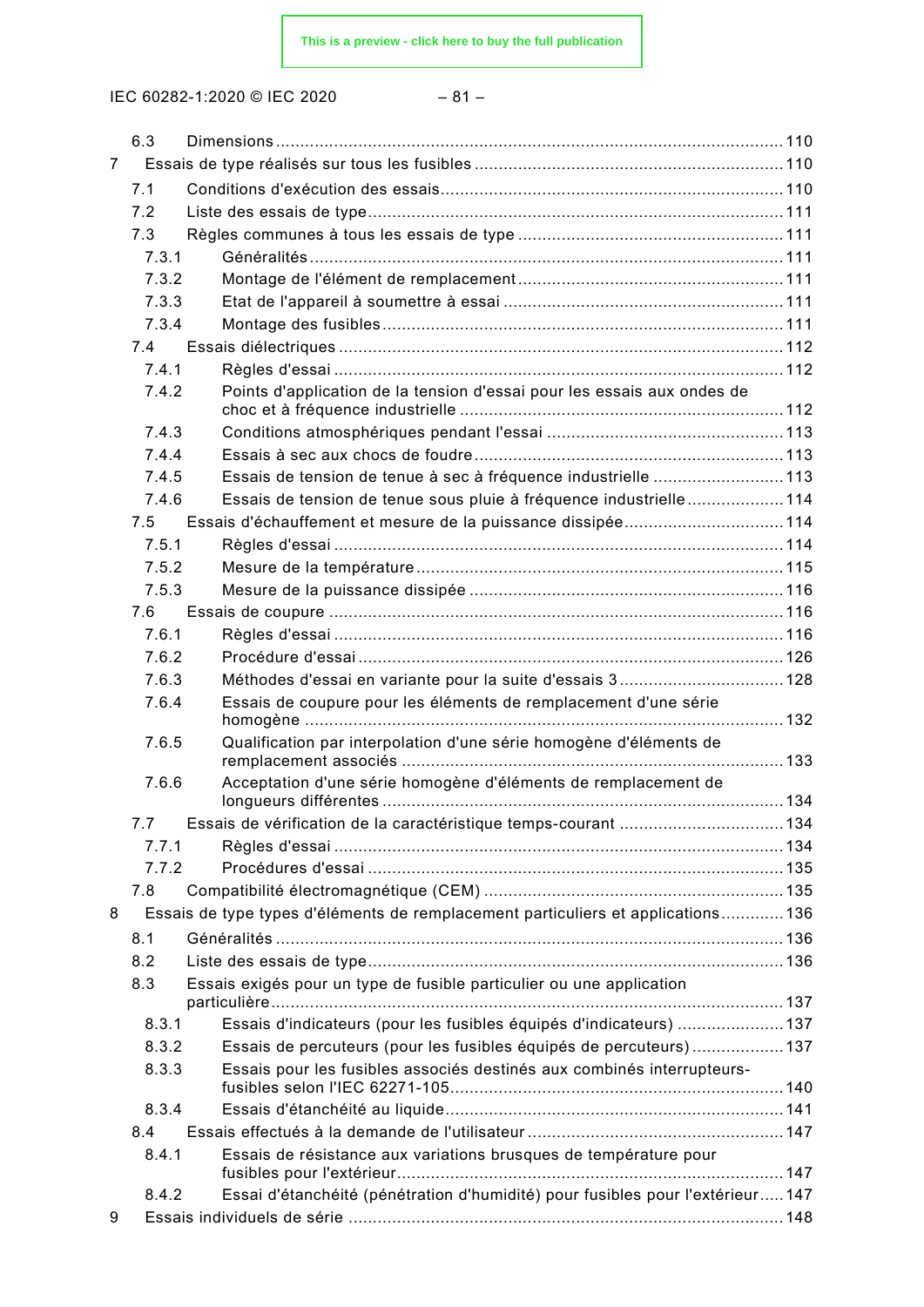|  | ٠ |  |
|--|---|--|
|--|---|--|

– 82 – IEC 60282-1:2020 © IEC 2020

|       | Annexe A (normative) Méthode de tracé de l'enveloppe de la tension transitoire de<br>rétablissement présumée d'un circuit et détermination des paramètres représentatifs 149 |  |
|-------|------------------------------------------------------------------------------------------------------------------------------------------------------------------------------|--|
| A.1   |                                                                                                                                                                              |  |
| A.2   |                                                                                                                                                                              |  |
| A.3   |                                                                                                                                                                              |  |
|       | Annexe B (informative) Justification du choix des caractéristiques de TTR pour les                                                                                           |  |
|       | Annexe C (informative) Montages recommandés pour les essais d'échauffement des                                                                                               |  |
|       | Annexe D (informative) Types et dimensions des éléments de remplacement limiteurs                                                                                            |  |
|       | Annexe E (normative) Exigences relatives à certains types d'éléments de<br>remplacement destinés à être utilisés sous des températures environnantes                         |  |
| E.1   | Types d'éléments de remplacement concernés par la présente annexe160                                                                                                         |  |
| E.1.1 |                                                                                                                                                                              |  |
| E.1.2 |                                                                                                                                                                              |  |
| E.1.3 |                                                                                                                                                                              |  |
| E.1.4 |                                                                                                                                                                              |  |
| E.2   |                                                                                                                                                                              |  |
| E.3   |                                                                                                                                                                              |  |
| E.4   |                                                                                                                                                                              |  |
| E.5   |                                                                                                                                                                              |  |
| E.5.1 |                                                                                                                                                                              |  |
| E.5.2 |                                                                                                                                                                              |  |
| E.5.3 |                                                                                                                                                                              |  |
| E.6   |                                                                                                                                                                              |  |
|       | Annexe F (informative) Critères pour déterminer la validité des essais It  165                                                                                               |  |
| F.1   | Introduction 165                                                                                                                                                             |  |
| F.2   |                                                                                                                                                                              |  |
|       |                                                                                                                                                                              |  |
|       |                                                                                                                                                                              |  |
|       |                                                                                                                                                                              |  |
|       | Figure 2 – Tensions de coupure admissibles pour les éléments de remplacement                                                                                                 |  |
|       |                                                                                                                                                                              |  |
|       | Figure 4 - Représentation d'une TTR spécifiée par un tracé de référence à deux                                                                                               |  |
|       | Figure 5 – Exemple d'une TTR d'essai présumée comportant une enveloppe à deux<br>paramètres et répondant aux conditions imposées pour l'essai de type 122                    |  |
|       |                                                                                                                                                                              |  |
|       | Figure 7 - Essais de coupure - Schéma type pour les suites d'essais 1 et 2 127                                                                                               |  |
|       | Figure 8 - Essais de coupure - Schéma type pour la suite d'essais 3  127                                                                                                     |  |
|       |                                                                                                                                                                              |  |
|       | Figure 9 - Essais de coupure - Interprétation des oscillogrammes pour la suite                                                                                               |  |
|       | Figure 10 - Essais de coupure - Interprétation des oscillogrammes de la suite<br>d'essais 2 (traces d'étalonnage comme indiquées en a) de la Figure 9) 130                   |  |
|       | Figure 11 - Essais de coupure - Interprétation des oscillogrammes pour la suite                                                                                              |  |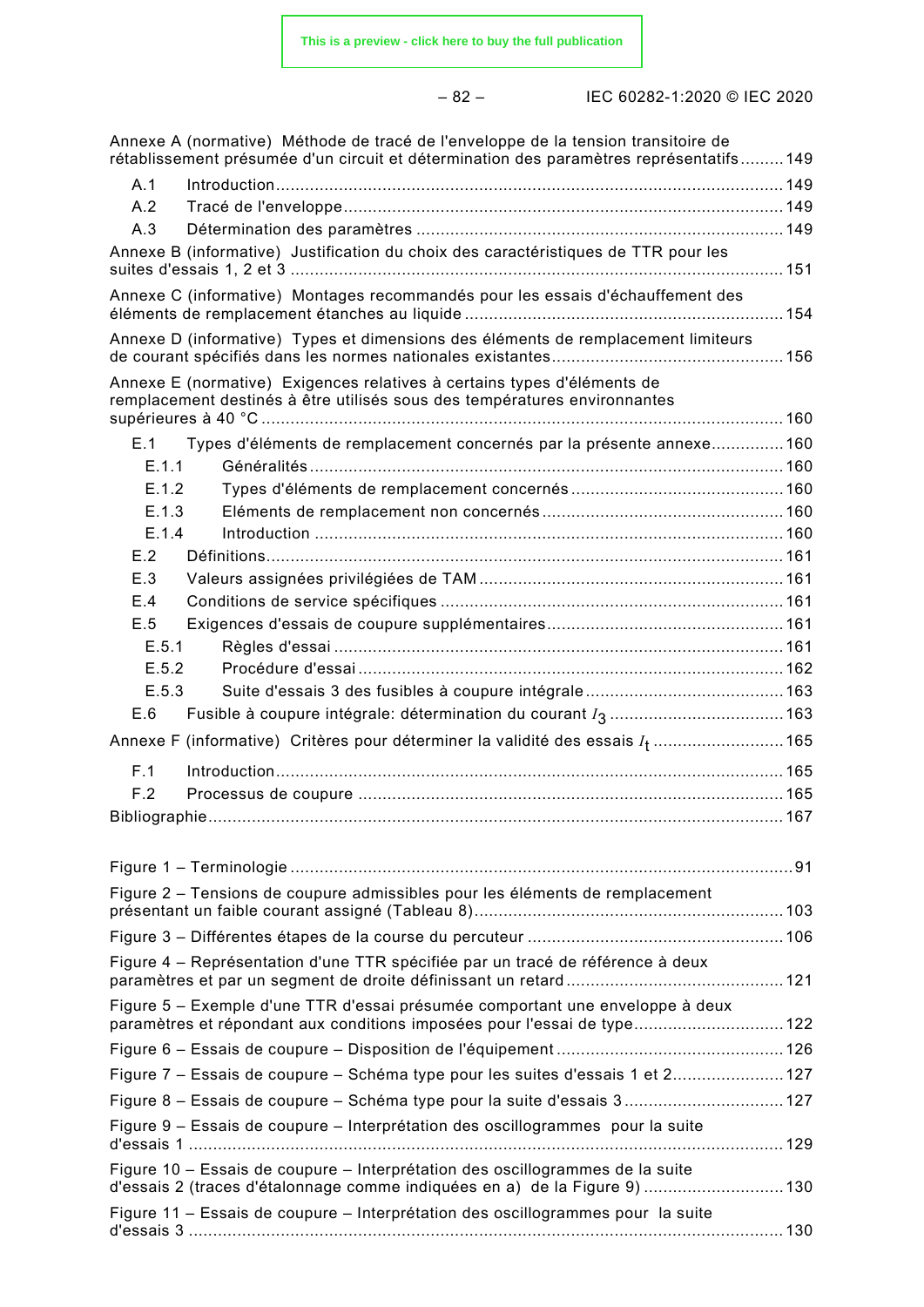IEC 60282-1:2020 © IEC 2020 – 83 –

| Figure 13 - Séquence d'essais pour applications de type transformateur 144                 |  |
|--------------------------------------------------------------------------------------------|--|
| Figure 14 – Séquence d'essais de la série a) pour applications de type transformateur  145 |  |
| Figure 15 - Séquence d'essais de la série b) pour applications de type transformateur  146 |  |
| Figure A.1 - Exemple d'un tracé de référence à deux paramètres pour une TTR dont la        |  |
| Figure A.2 – Exemple d'un tracé de référence à deux paramètres pour une TTR                |  |
| Figure C.1 - Cuve d'essai pour essais d'échauffement des fusibles immergés dans un         |  |
| Figure C.2 - Détail de la fixation de l'élément de remplacement dans la cuve  155          |  |
| Tableau 1 - Facteurs de correction selon l'altitude - Tenue diélectrique95                 |  |
| Tableau 2 – Facteurs de correction selon l'altitude – Capacité de conduire le courant 96   |  |
|                                                                                            |  |
|                                                                                            |  |
|                                                                                            |  |
| Tableau 6 – Limites de température et d'échauffement des pièces et des matériaux 101       |  |
|                                                                                            |  |
| Tableau 8 - Tensions de coupure maximales admissibles pour certains éléments de            |  |
|                                                                                            |  |
| Tableau 10 - Branchement électrique au circuit d'essai - Section des conducteurs  114      |  |
|                                                                                            |  |
| Tableau 12 – Valeurs normalisées de la TTR assignée pour $I_1$ – Tensions assignées        |  |
|                                                                                            |  |
| Tableau 13 - Valeurs normalisées de la TTR assignée pour $I_1$ - Tensions assignées        |  |
|                                                                                            |  |
| Tableau 14 - TTR pour la suite d'essais 2 - Tensions assignées de la série l  124          |  |
| Tableau 15 - TTR pour la suite d'essais 2 - Tensions assignées de la série Il  125         |  |
| Tableau 16 – Exigences d'essais de coupure pour les éléments de remplacement               |  |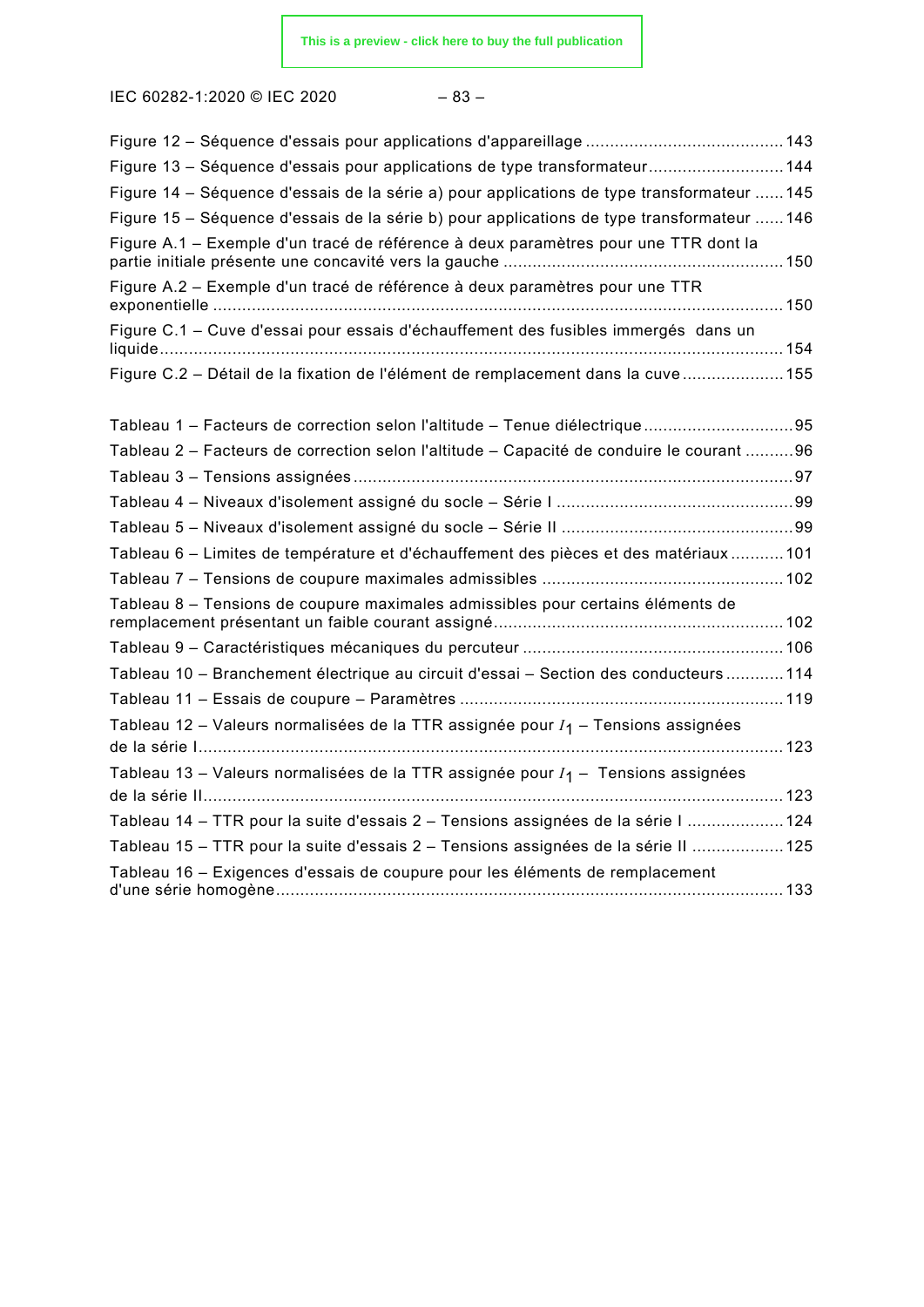**[This is a preview - click here to buy the full publication](https://webstore.iec.ch/publication/59817&preview)**

– 84 – IEC 60282-1:2020 © IEC 2020

# COMMISSION ÉLECTROTECHNIQUE INTERNATIONALE

\_\_\_\_\_\_\_\_\_\_\_\_

# **FUSIBLES À HAUTE TENSION –**

#### **Partie 1: Fusibles limiteurs de courant**

#### AVANT-PROPOS

- <span id="page-12-0"></span>1) La Commission Electrotechnique Internationale (IEC) est une organisation mondiale de normalisation composée de l'ensemble des comités électrotechniques nationaux (Comités nationaux de l'IEC). L'IEC a pour objet de favoriser la coopération internationale pour toutes les questions de normalisation dans les domaines de l'électricité et de l'électronique. A cet effet, l'IEC – entre autres activités – publie des Normes internationales, des Spécifications techniques, des Rapports techniques, des Spécifications accessibles au public (PAS) et des Guides (ci-après dénommés "Publication(s) de l'IEC"). Leur élaboration est confiée à des comités d'études, aux travaux desquels tout Comité national intéressé par le sujet traité peut participer. Les organisations internationales, gouvernementales et non gouvernementales, en liaison avec l'IEC, participent également aux travaux. L'IEC collabore étroitement avec l'Organisation Internationale de Normalisation (ISO), selon des conditions fixées par accord entre les deux organisations.
- 2) Les décisions ou accords officiels de l'IEC concernant les questions techniques représentent, dans la mesure du possible, un accord international sur les sujets étudiés, étant donné que les Comités nationaux de l'IEC intéressés sont représentés dans chaque comité d'études.
- 3) Les Publications de l'IEC se présentent sous la forme de recommandations internationales et sont agréées comme telles par les Comités nationaux de l'IEC. Tous les efforts raisonnables sont entrepris afin que l'IEC s'assure de l'exactitude du contenu technique de ses publications; l'IEC ne peut pas être tenue responsable de l'éventuelle mauvaise utilisation ou interprétation qui en est faite par un quelconque utilisateur final.
- 4) Dans le but d'encourager l'uniformité internationale, les Comités nationaux de l'IEC s'engagent, dans toute la mesure possible, à appliquer de façon transparente les Publications de l'IEC dans leurs publications nationales et régionales. Toutes divergences entre toutes Publications de l'IEC et toutes publications nationales ou régionales correspondantes doivent être indiquées en termes clairs dans ces dernières.
- 5) L'IEC elle-même ne fournit aucune attestation de conformité. Des organismes de certification indépendants fournissent des services d'évaluation de conformité et, dans certains secteurs, accèdent aux marques de conformité de l'IEC. L'IEC n'est responsable d'aucun des services effectués par les organismes de certification indépendants.
- 6) Tous les utilisateurs doivent s'assurer qu'ils sont en possession de la dernière édition de cette publication.
- 7) Aucune responsabilité ne doit être imputée à l'IEC, à ses administrateurs, employés, auxiliaires ou mandataires, y compris ses experts particuliers et les membres de ses comités d'études et des Comités nationaux de l'IEC, pour tout préjudice causé en cas de dommages corporels et matériels, ou de tout autre dommage de quelque nature que ce soit, directe ou indirecte, ou pour supporter les coûts (y compris les frais de justice) et les dépenses découlant de la publication ou de l'utilisation de cette Publication de l'IEC ou de toute autre Publication de l'IEC, ou au crédit qui lui est accordé.
- 8) L'attention est attirée sur les références normatives citées dans cette publication. L'utilisation de publications référencées est obligatoire pour une application correcte de la présente publication.
- 9) L'attention est attirée sur le fait que certains des éléments de la présente Publication de l'IEC peuvent faire l'objet de droits de brevet. L'IEC ne saurait être tenue pour responsable de ne pas avoir identifié de tels droits de brevets et de ne pas avoir signalé leur existence.

La Norme internationale IEC 60282-1 a été établie par le sous-comité 32A: Coupe-circuits à fusibles à haute tension, du comité d'études 32 de l'IEC: Coupe-circuits à fusibles.

Cette huitième édition annule et remplace la septième édition parue en 2009.

Cette édition inclut les modifications techniques majeures suivantes par rapport à l'édition précédente:

- des informations supplémentaires concernant les percuteurs thermiques;
- la division des valeurs assignées, des caractéristiques et des essais de type en un groupe qui s'applique à tous les fusibles et en un groupe qui s'applique à des types particuliers d'éléments de remplacement et des applications;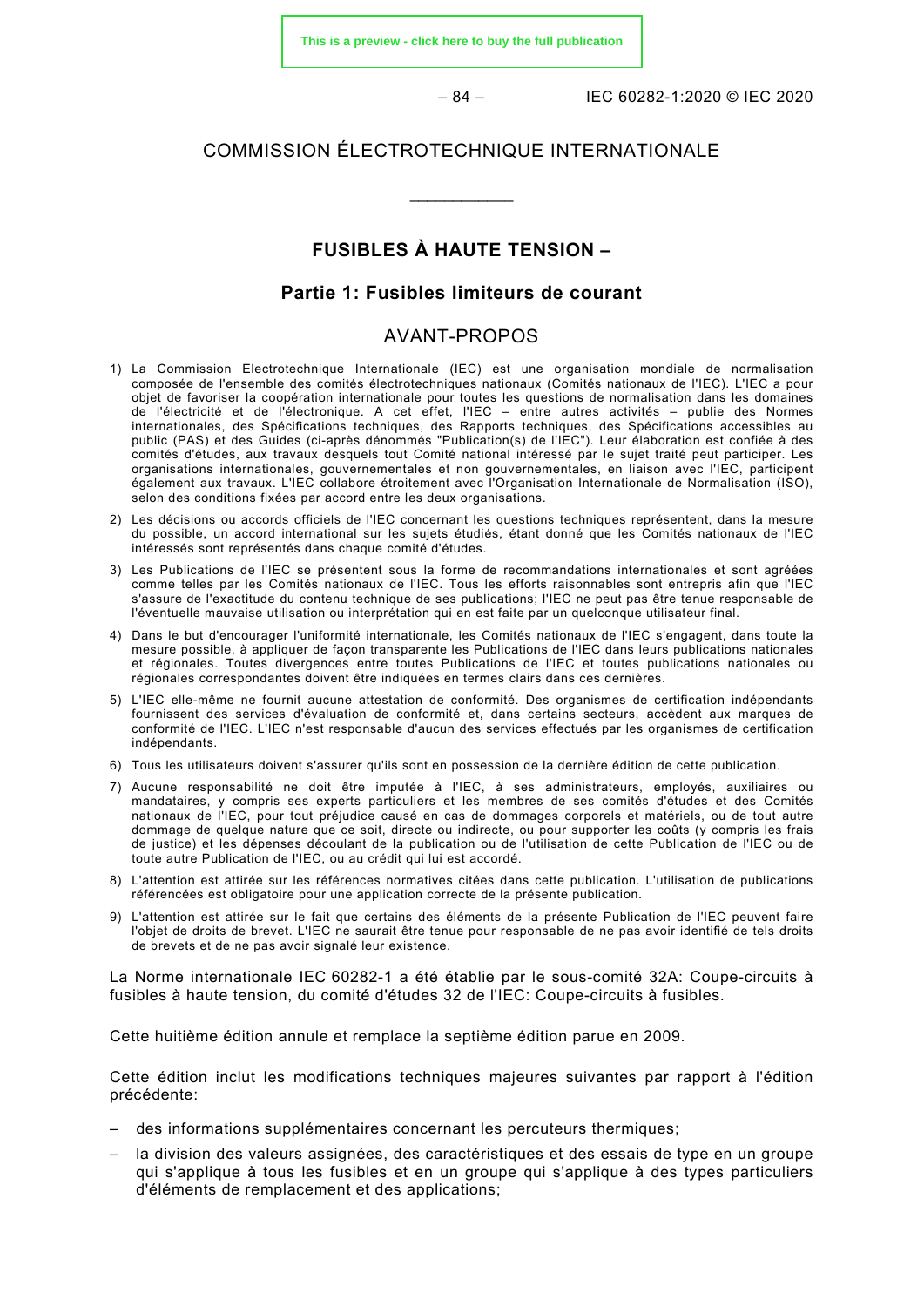IEC 60282-1:2020 © IEC 2020

$$
-85-
$$

- le réglage des tensions de la Série II et les essais pour satisfaire aux tensions réseaux normalisées actuelles et aux applications d'Amérique du Nord;
- la clarification des exigences pour les éléments de remplacement utilisés avec des températures environnantes supérieures à 40 °C;
- et la clarification d'exigences homogènes pour les éléments de remplacement contenant un élément.

Le texte de cette Norme internationale est issu des documents suivants:

| <b>FDIS</b>  | Rapport de vote |
|--------------|-----------------|
| 32A/347/FDIS | 32A/349/RVD     |

Le rapport de vote indiqué dans le tableau ci-dessus donne toute information sur le vote ayant abouti à l'approbation de cette Norme internationale.

Ce document a été rédigé selon les Directives ISO/IEC, Partie 2.

Une liste de toutes les parties de la série IEC 60282, publiées sous le titre général *Fusibles à haute tension,* peut être consultée sur le site web de l'IEC.

Le comité a décidé que le contenu de ce document ne sera pas modifié avant la date de stabilité indiquée sur le site web de l'IEC sous "http://webstore.iec.ch" dans les données relatives au document recherché. A cette date, le document sera

- reconduit,
- supprimé,
- remplacé par une édition révisée, ou
- amendé.